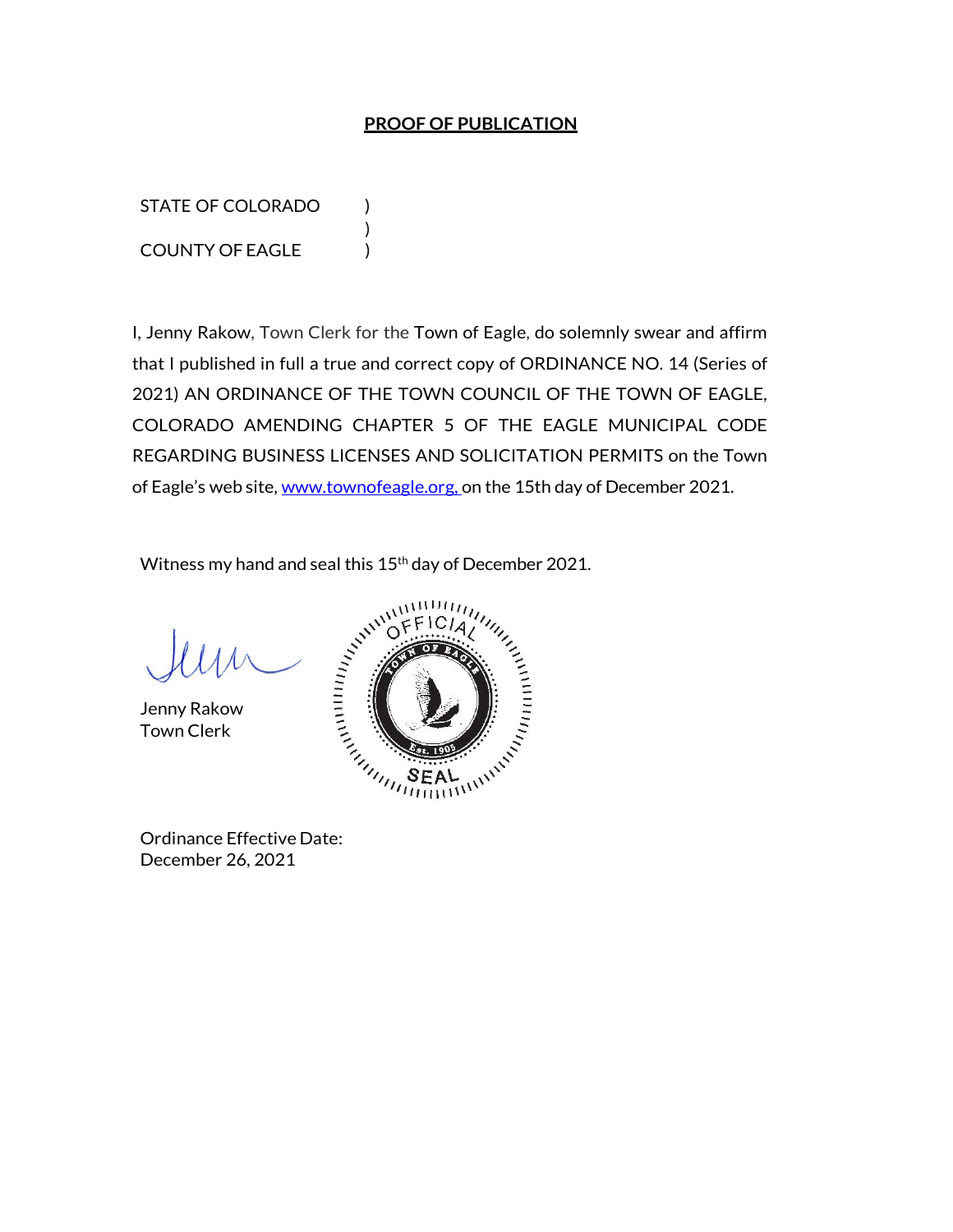# **TOWN OF EAGLE, COLORADO ORDINANCE NO. 14 (Series of 2021)**

AN ORDINANCE OF THE TOWN COUNCIL OF THE TOWN OF EAGLE, COLORADO AMENDING CHAPTER 5 OF THE EAGLE MUNICIPAL CODE REGARDING BUSINESS LICENSES AND SOLICITATION PERMITS

WHEREAS; the Town regulates businesses and solicitation activities as permitted by law;

WHEREAS, the Town wishes to create more consistent and concise business licensing and solicitation permitting provisions;

WHEREAS, the Town wishes to ensure the annual licensing fee schedule passed yearly by resolution includes a business marketing fee;

WHEREAS, the business marketing fee is in fact a fee and not a tax; and

WHEREAS, the Business Marketing Fee currently codified in Chapter 5.13 will now be encompassed within the new Chapter 5.02 Business Licenses chapter.

NOW, THEREFORE, BE IT ORDAINED BY THE TOWN COUNCIL OF THE TOWN OF EAGLE, COLORADO AS FOLLOWS:

Section 1. Chapter 5.02 of the Eagle Municipal Code is hereby repealed in its entirety and reenacted as follows:

#### **CHAPTER 5.02. – BUSINESS LICENSES**

#### **Section 5.02.010. – Definitions.**

For purposes of this Chapter, the following terms shall have the following meanings:

*Business* means any occupation, profession, enterprise, establishment, vocation conducted for private profit or benefit, either directly or indirectly, within the Town.

*Premises* means all lands, structures, places and locations in which a business operates, and the equipment and appurtenances connected or used therein including any personal property affixed or otherwise used in connection to the business.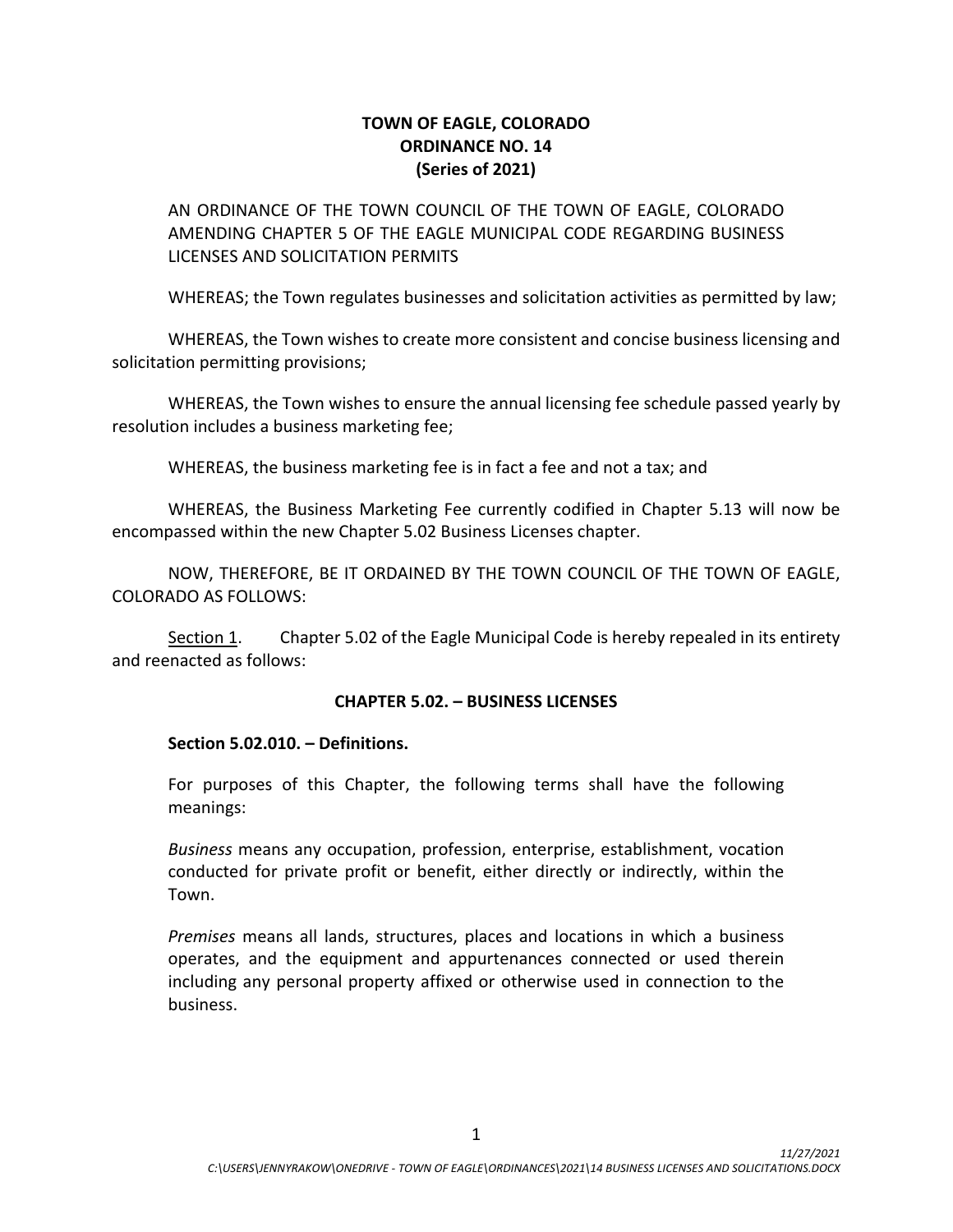### **Section 5.02.020. – Business license required.**

It is unlawful for any person to maintain, operate, conduct or engage in any business activity on any premises in the Town without having first obtained a business license pursuant to this Chapter. A business license shall be required for each place of business within the Town, regardless of whether the business conducted therein is a separate business or a branch, division or agency of a licensed business at another location in the Town.

## **Section 5.02.030. – Application and issuance.**

A. Every person conducting a business within the Town, other than any person holding a valid Town contractor's license, shall annually apply for a business license or renewal to the Town Clerk. The application shall include the following:

- 1. Name and address of the business;
- 2. Copies of all required certifications and licenses;

3. Disclosure of all information necessary to determine the business's compliance with zoning regulations and other applicable law;

4. If a renewal application, any information concerning the conduct and operation of the applicant's business during the preceding licensing period as is reasonably necessary to determine the applicant's eligibility for renewal; and

5. The application fee established by resolution of the Town Council.

B. If the Town Clerk determines that the application meets all requirements of this Chapter and other applicable law, the Town Clerk shall issue the business license; provided that no license shall be issued to any business in arrears on any tax or other payments due to the Town or the State.

C. Each license issued shall include the name and address of the licensee and the dates of issuance and expiration thereof.

# **Section 5.02.040. – Duties of licensee.**

Every licensee under this Chapter shall:

1. Permit all reasonable inspections of the business and examinations of records as necessary for determining compliance with this Chapter.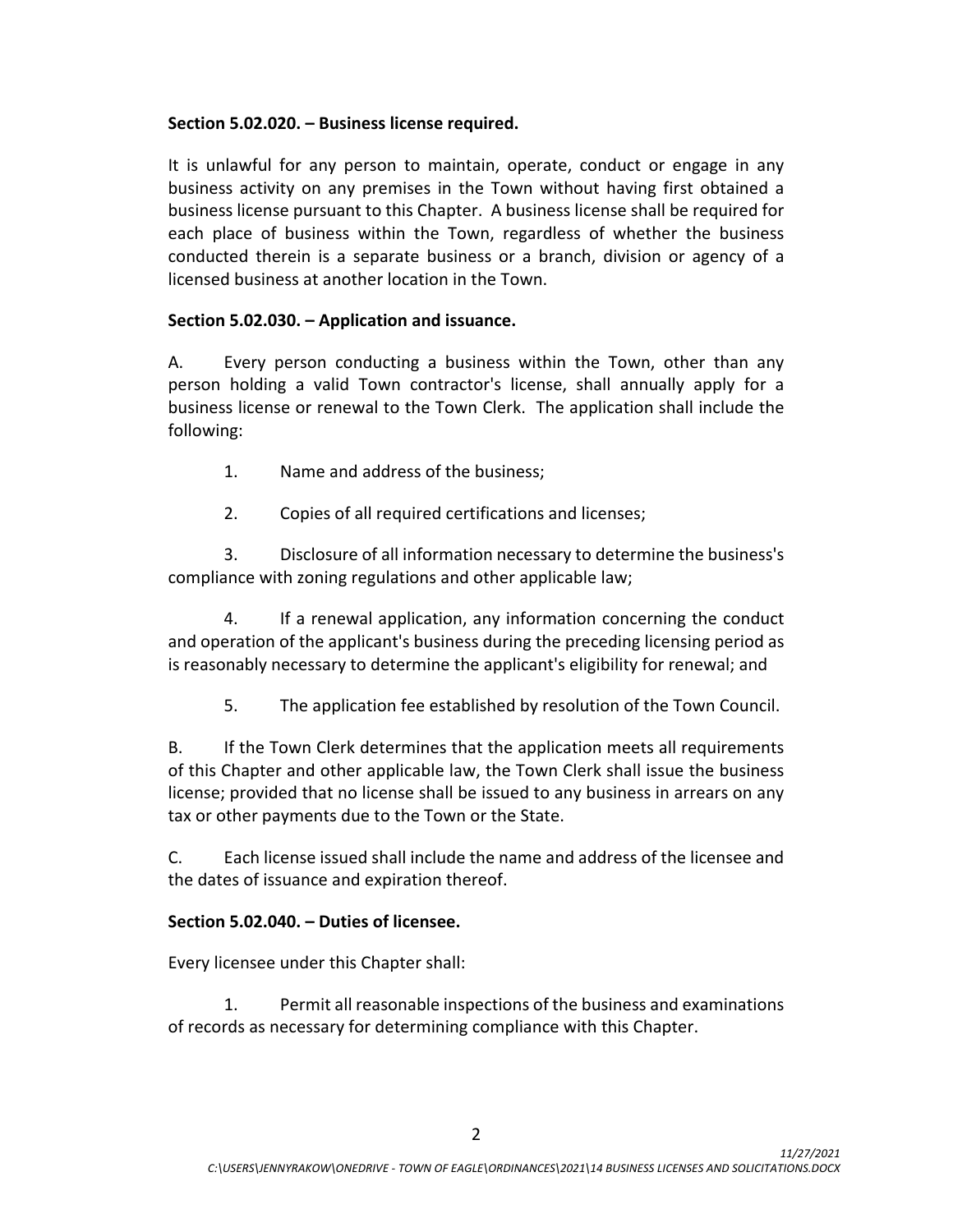2. Comply with all laws and regulations applicable to the licensed business and avoid all practices or conditions that adversely affect the public health, safety or welfare.

3. Post and maintain the license upon the licensed premises in a conspicuous place. If a licensee has no physical premises, the licensee shall carry such license on their person when conducting business.

4. Keep license information up to date. If information changes from that submitted in the license application, including without limitation the licensee's address, the address of the business, the owner of the business or the type of business conducted, the licensee shall notify the Town Clerk in writing no more than fourteen (14) days after such change.

## **Section 5.02.050. – Business marketing fee.**

A. *Amount*. There is hereby levied and assessed for each calendar year, a business marketing fee in the amount established by resolution of the Town Council.

B. *Applicability*. The fee imposed by this Chapter shall apply to any business, trade, occupation, or profession for the purpose of making a profit, whether or not a profit is actually made on a regular basis, within the Town; provided, however, this fee shall not apply to contractors engaged in the building trades. In addition, the fee shall not apply to any business if exempt by virtue of State or Federal law.

C. *Classification*. Each location of a business shall pay a separate business marketing fee, unless such locations are contiguous to each other, communicate directly and openly with each other and are operated as a unit.

# **Section 5.02.060. – Suspension and revocation.**

A. *Compliance order*. If the Town Clerk determines that a business has violated this Chapter or any other applicable law, the Town Clerk shall personally serve the business with a written compliance order apprising the licensee of each violation and ordering the licensee to comply within 30 days. As an alternative to personal service, a copy of the compliance order shall be posted in a conspicuous manner on the premises and mailed first class U.S. mail to the licensee or business owner at their last known address.

C. *Suspension or revocation.* If the licensee fails to comply with the compliance order, the Town Clerk may suspend the license for up to one hundred eighty (180) days or may revoke the license. In determining the length of suspension or revocation, the Town Clerk shall take into consideration the severity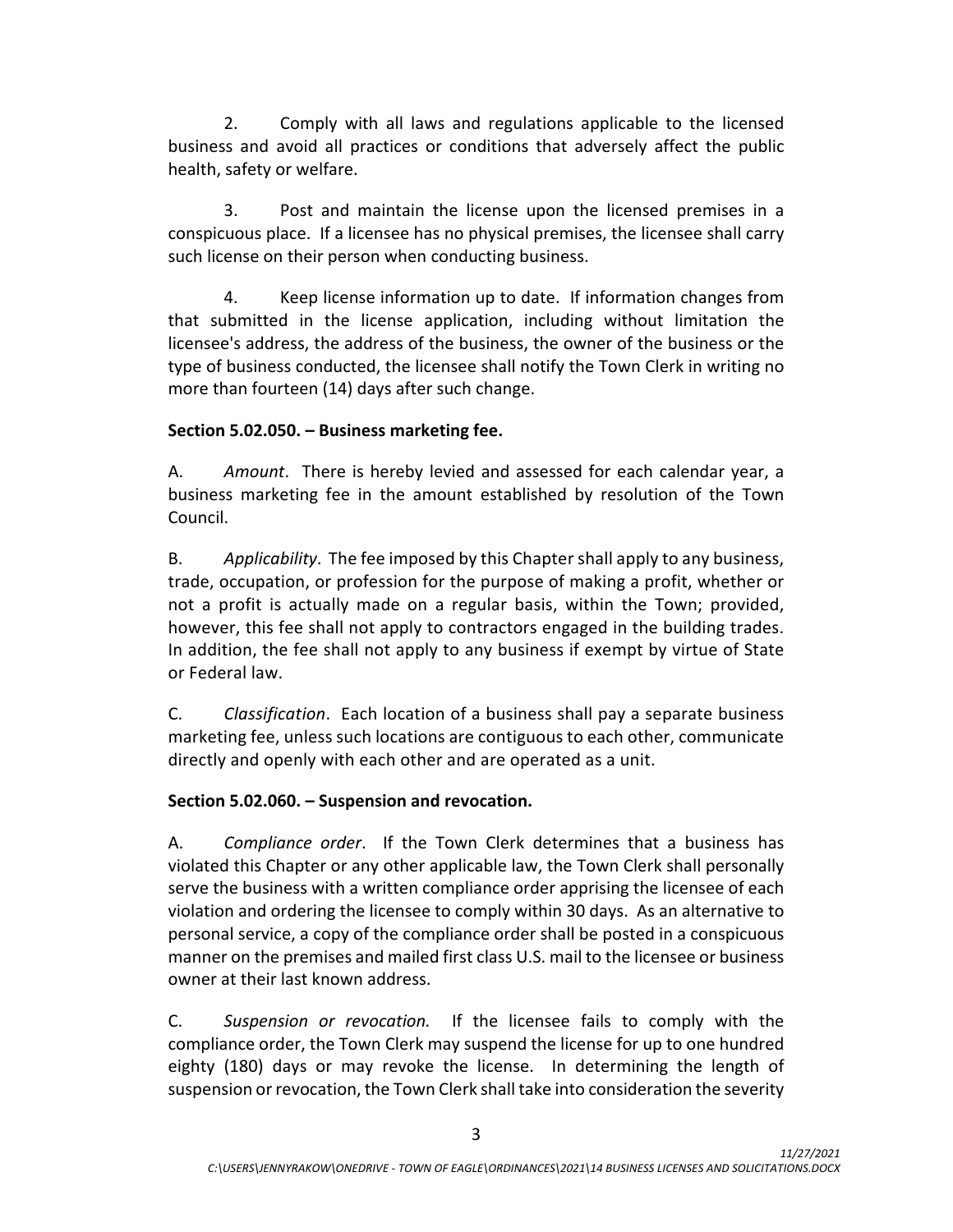of the licensee's violation(s), the licensee's past performance, any attempt by the licensee to remedy the violation(s) and any verified written complaints received against the business or licensee.

D. *Reapplication.* Any applicant whose license has been revoked may reapply for a new business license after at least one year has elapsed. A new license will only be granted if the sufficiently shows, to the satisfaction of the Town Clerk, that the reason(s) for suspension or revocation of the license have been remedied.

E. *Renewals*. All licenses shall expire on December 31 of each year. Any renewal applications submitted on or after March 1 shall be subject to late fees as established by resolution of the Town Council.

## **Section 5.02.070. – Violation and penalty.**

It is unlawful to violate any provision of this Chapter. Violations of this Chapter shall be punished as provided in Chapter 1.12 of this Code.

Section 2. Chapter 5.04 of the Eagle Municipal Code is hereby repealed in its entirety and reenacted as follows:

## **CHAPTER 5.04. SOLICITATION**

#### **Section 5.04.010. – Purpose.**

The purpose of this Chapter is to require the permitting of solicitation conducted in the Town and to regulate solicitation to the maximum extent permitted by law.

#### **Section 5.04.020. – Definitions.**

For purposes of this Chapter, the following terms shall have the following meanings:

*Crimes or acts of violence against the person* means homicide, attempted homicide, rape, attempted rape, sexual assault, assault, battery, and other similar felonies involving moral turpitude.

*Crimes or acts of violence against the property of another* means theft, burglary, breaking and entering, larceny and other similar felonies involving moral turpitude.

*Solicitation* means to enter or remain upon any private property in the Town, not having been requested or invited by the occupants thereof for the purpose of contacting said occupants to solicit the immediate or future purchase or sale of goods, services, or any other thing of value, or to solicit a gift or donation of any kind; or to occupy public property for the purpose of contacting passersby to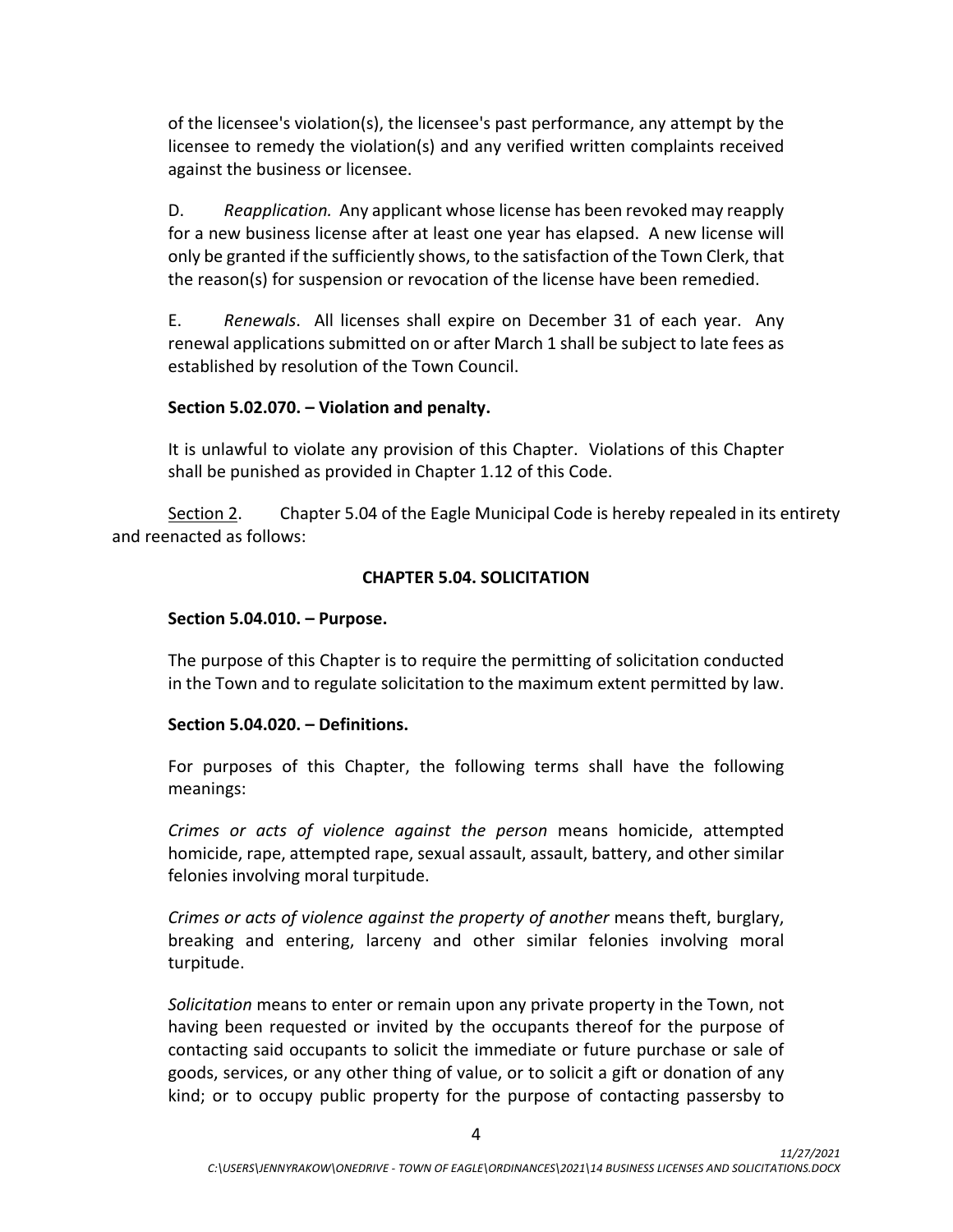solicit the immediate or future purchase or sale of goods, services or any other thing of value, or to solicit a gift or donation of any time; provided, however, that solicitation does not include political canvassing, political advocacy, or religious proselytizing.

## **Section 5.04.030. – Solicitation.**

A. *Permit required*. No person may engage in solicitation in the Town without first obtaining a solicitation permit. Each permittee shall carry the solicitation permit and their personal identification at all times while engaging in solicitation and shall present such identification and permit upon request of any person. Permits may not be transferred from person to person.

B. *Application*. Each applicant for a solicitation permit shall file with the Town Clerk an application including the following information, in addition to the application fee established by resolution of the Town Council:

1. The full name, residence address, mailing address, and telephone number of the applicant;

2. A description of the applicant, including height, weight, eye color, and hair color;

3. The number and state of issuance of any state-issued identification card issued to applicant, including a state motor vehicle operator's license or chauffeur's license;

4. A brief explanation of the nature of the merchandise to be sold or other activity requiring a solicitation permit under this Chapter; and

5. An authorization for the Town Clerk to conduct a background check of the applicant.

C. *Grounds for denial*. Unless the Town Clerk finds grounds for denial, the Town Clerk shall issue the solicitation permit within seven (7) days of receipt of a complete application. The Town Clerk may deny the application for the following reasons:

1. Failure to comply with any provision of this Code;

2. Felony convictions for crimes against the person or property of another, or institutionalizations for mental illness which caused acts of violence against the person or property of another; provided, however, that such felony convictions or institutionalizations occurred within five (5) years preceding the date of application; or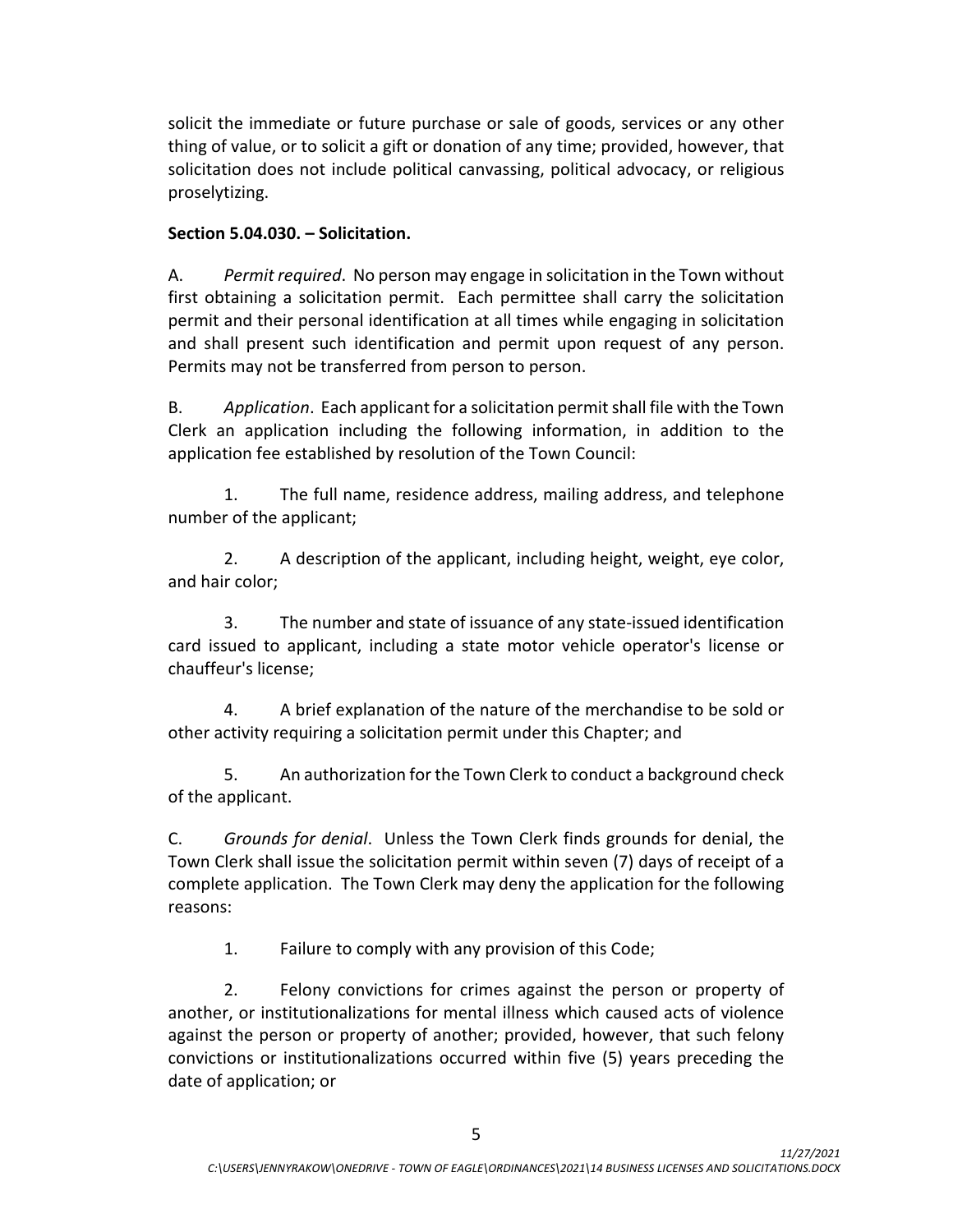3. Convictions of any crime committed while engaged in solicitation in the Town.

D. *Notice and appeal*. If the Town Clerk denies the application, the Town Clerk shall notify the applicant in writing, stating the reasons for the denial, and shall mail such notice by regular United States mail to the address provided on the application. Within seven (7) days of the date of mailing such notice, the applicant may file a written request for an appeal to the Town Manager. The Town Manager shall hear and decide such appeal within thirty (30) days of receipt of the appeal request. At the appeal, the applicant shall be entitled to be heard and present evidence. The Town Manager's decision on the appeal shall be final, subject to judicial review.

E. *Expiration*. Each permit shall expire one (1) year from the date of issuance.

F. *Revocation*. If, after issuance of a permit, the Town Clerk finds that any of the grounds stated in subsection (C) hereof exist, the Town Clerk shall revoke the permit and provide written notice to the licensee of such action. The permittee may appeal the Town Clerk's decision in the manner set forth in subsection (D) hereof.

G. *Permissible times*. Solicitation is prohibited before 8:00 a.m. or after the later of 8:00 p.m. or sunset, as announced and published by the National Weather Service daily.

H. *Signage*. Any person may post a sign on their property indicating that the owners or occupants do not wish to be disturbed by solicitation. Such sign shall state, "No Trespassing," "No Solicitors," or other similar message indicating that door-to-door solicitation is not authorized, and shall not exceed two and one-half (2½) square feet in area. Such sign shall be allowed in addition to the number and types of signs permitted by Chapter 4.08 of this Code. Solicitation at any property at which such a sign is posted is a violation of this Chapter.

I. *Public streets and rights-of-way*. No person shall conduct any solicitation on or in any public street or right-of-way in the Town, provided that this subsection shall not apply to persons selling taxicab or pedicab services or horse drawn conveyance rentals on the streets or rights-of-way in the Town where such vehicles are permitted to operate.

# **Section 5.04.040. – Door hangers.**

No person, other than a Town employee, shall fasten or deposit in any manner any notice, poster, or other advertising or promotional material upon private property, including personal property, without having permission to do so from the owners or occupants of such property. Permission to so fasten or deposit such